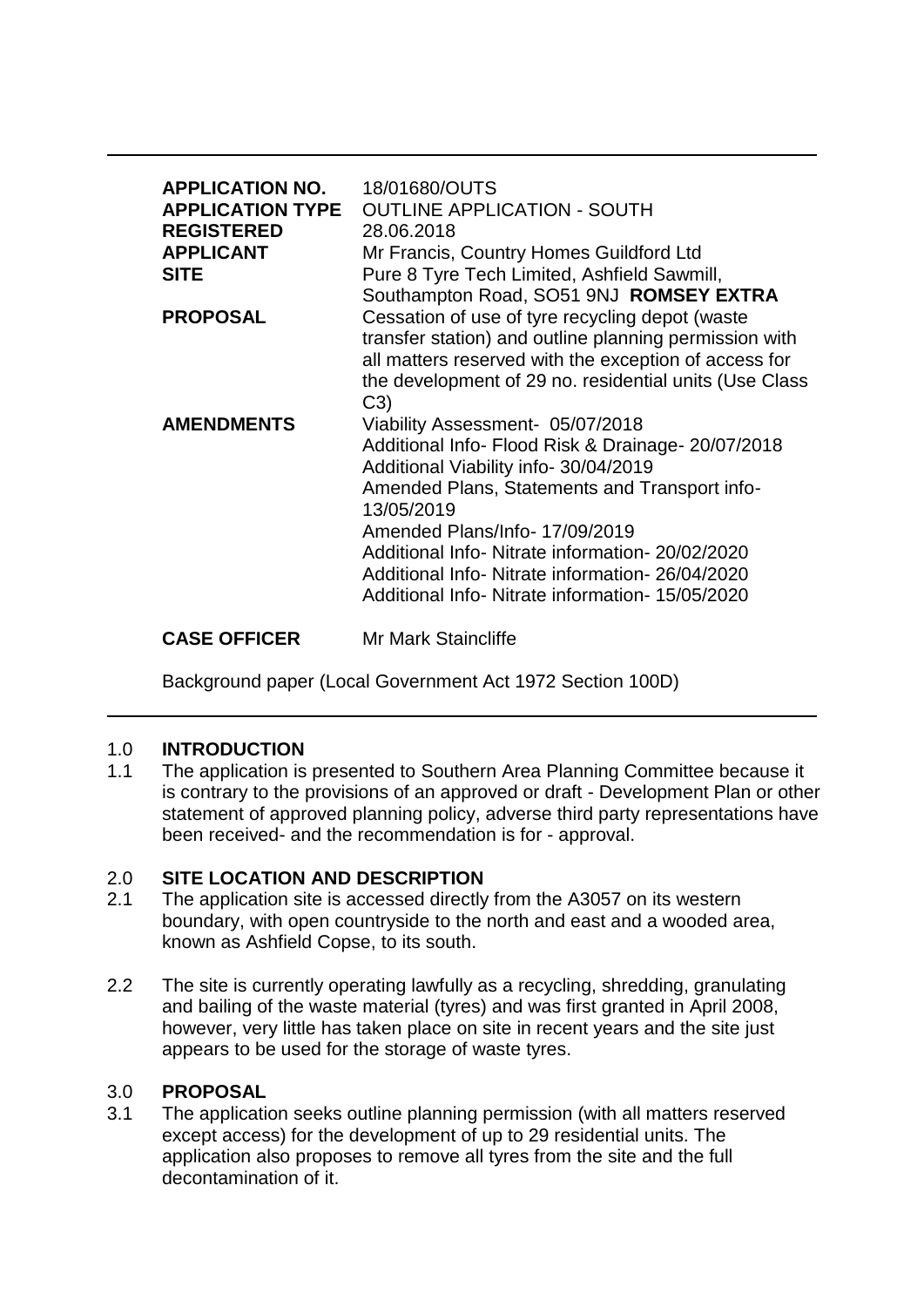### 4.0 **HISTORY**

- 4.1 TVS.03913- Erection of log store. **Approved subject to conditions & notes, 29 March 1983.**
- 4.2 TVS.03913/1- Installation of 20.4 metre lattice tower supporting three antennae, two 600mm dishes and associated ground based cabins within two metre high fenced compound. Status: Permission subject to conditions & notes **Approved subject to conditions & notes, 13 December 2001.**
- 4.3 TVS.03913/2- Use of land for tyre transfer and storage. **Approved subject to conditions & notes, 11 February 2002.**
- 4.4 07/01543/CMAS- Tyre recycling facility for the storage, mechanical shredding, granulating and bailing of tyres and storage of recycled tyre produce, comprising the construction of a new building, hardstanding, weighbridge, lighting, open storage bays, self bunded diesel storage tank, the use of mobile plant and retrospective permission for the retention of existing portable office accommodation, fencing, portable toilet and effluent tank and earth bund **Approved subject to conditions and notes, 4 April 2008.**
- 4.5 15/01521/CMAS- Variation of Conditions 2, 3, 5, 7, 10, 12, 14, 17, 19 and 20 of planning permission 07/01543/CMAS to revise the phasing drawings and provide Environmental Management scheme; Variation of Condition 21 (to change the footprint and layout of the new recycling building); Replacement of the existing old tyre baling building with a new building and a variation to location, footprint and construction of the workshop and office/welfare building to include consultation on the conditions **Approved subject to conditions & notes. 7 October 2015.**
- 4.6 16/00363/CMAS- Variation of Conditions 2, 3, 5, 7, 10, 12, 14, 17, 19 and 20 of planning permission 07/01543/CMAS to revise the phasing drawings and provide Environmental Management scheme; Variation of Condition 21 (to change the footprint and layout of the new recycling building); Replacement of the existing old tyre baling building with a new building and a variation to location, footprint and construction of the workshop and office/welfare building (Planning Permission 15/01521/CMAS) Conditions 6 (Landscaping) 7 (Fence colour) 8 Lighting **Approval of Details & October 2016 (no documents available on-line).**

# 5.0 **CONSULTATIONS**

# 5.1 **Planning Policy:** Objection.

The site lies outside the defined settlement boundaries and is therefore located within the countryside. On this basis, the proposal should satisfy either criterion a) or b) of COM2. In relation to criterion a), policy LE10 would be relevant. With regard to criterion b) the proposed housing is put forward in order to fund to remove stockpiled sites and cover other clean up costs; rather than it being essential for the proposed housing to be located in the countryside. On this basis, the proposal is not considered to satisfy criterion b) of COM2.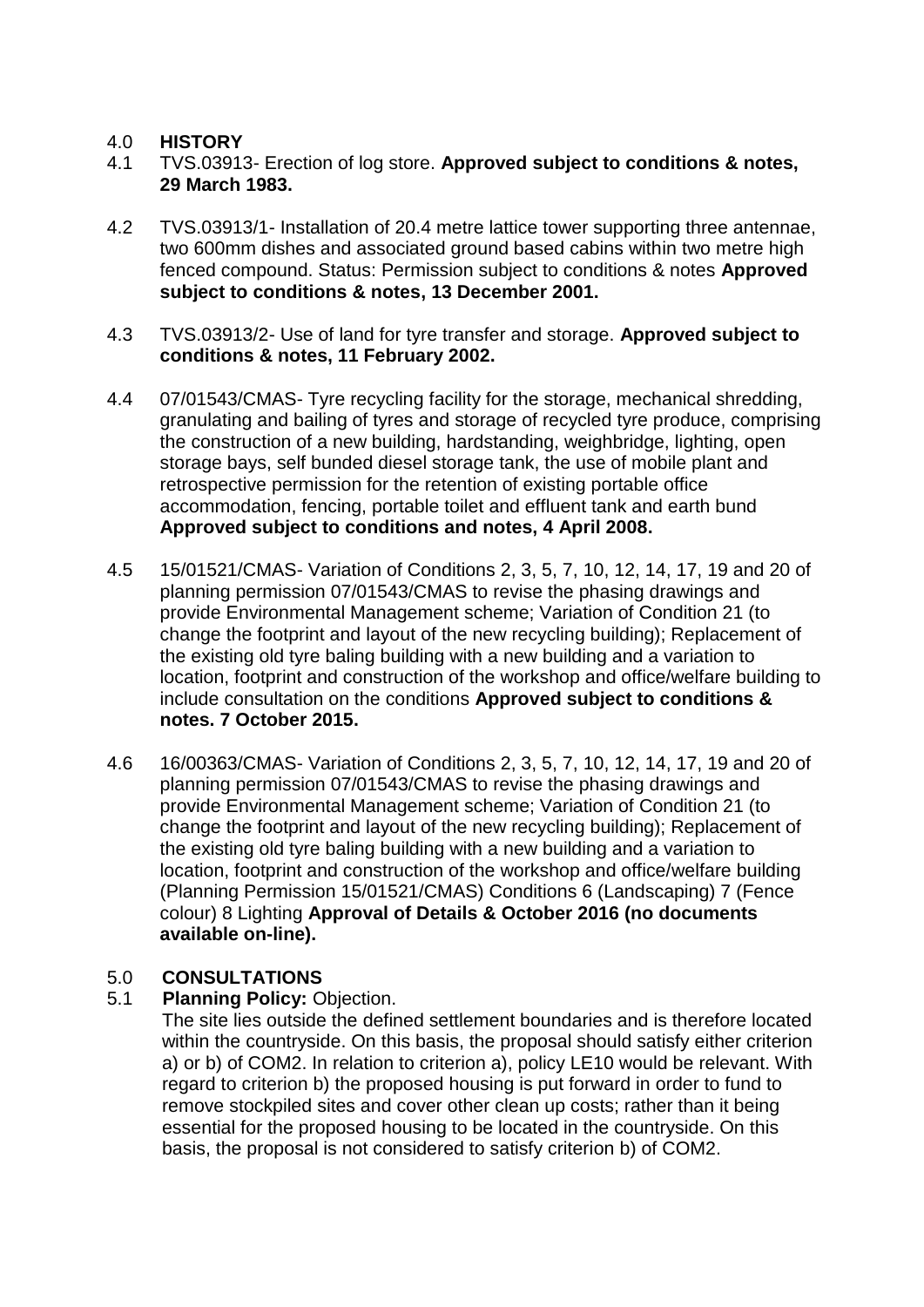## 5.2 **HCC (Strategic Planning):** No objection.

The proposed development outlined in this application does involve the cessation of an active MWCA safeguarded site, set out by Policy 15 of the Hampshire Minerals and Waste Plan. However, due to the nature of this application and the fact that the operator is wanting to cease the current operation of recycling and storing tyres on this site, Hampshire County Council as the Minerals and Waste Planning Authority do not object.

### 5.3 **HCC (Children Services):** No comments received.

## 5.4 **HCC(Ecology):** No objection.

The development will result in a net increase in residential dwellings within 13.6km of the New Forest SPA and within 5.6km of the Solent and Southampton Water SPA (SRMP).

Contributions for each additional increase in the number of units on site will require contributions for the New Forest mitigation and for the SRMP mitigation. This should be secured within the s106 agreement.

## 5.5 **Highways:** No objection.

Vehicular visibility is considered in line with the guidance as prescribed within DMRB and Manual for Streets and the 85<sup>tholo</sup>le recorded speeds have not be altered for "wet weather". This provides a robust assessment and is considered acceptable in principle.

The submitted Transport Assessment provides a full assessment of existing versus proposed traffic generation and whilst the proposed development would see a net increase in physical vehicular trips, the development would see an almost total ceasing of HGV trips other than that of sporadic refuse and delivery vehicle trips normally associated with a residential use.

Notwithstanding the above, at any reserved matters stage application coming forward, the applicant should provide a full Stage 1 Road Safety Audit with the application for review by this office.

### 5.6 **Lead Flood Authority:** No objection.

The general principles for the surface water drainage proposals are acceptable. Any reserved matters application would need to be accompanied by further information on the detailed design.

# 5.7 **Environment Agency:** No objection.

We recommend that developers should follow the risk management framework provided in CLR11, Model Procedures for the Management of Land Contamination, when dealing with land affected by contamination.

### 5.8 **Housing:** Objection.

Romsey Extra is classed as an undesignated area and therefore, under Policy COM7: Affordable Housing, applies and therefore 40% of dwellings should be affordable. The development provides no affordable housing.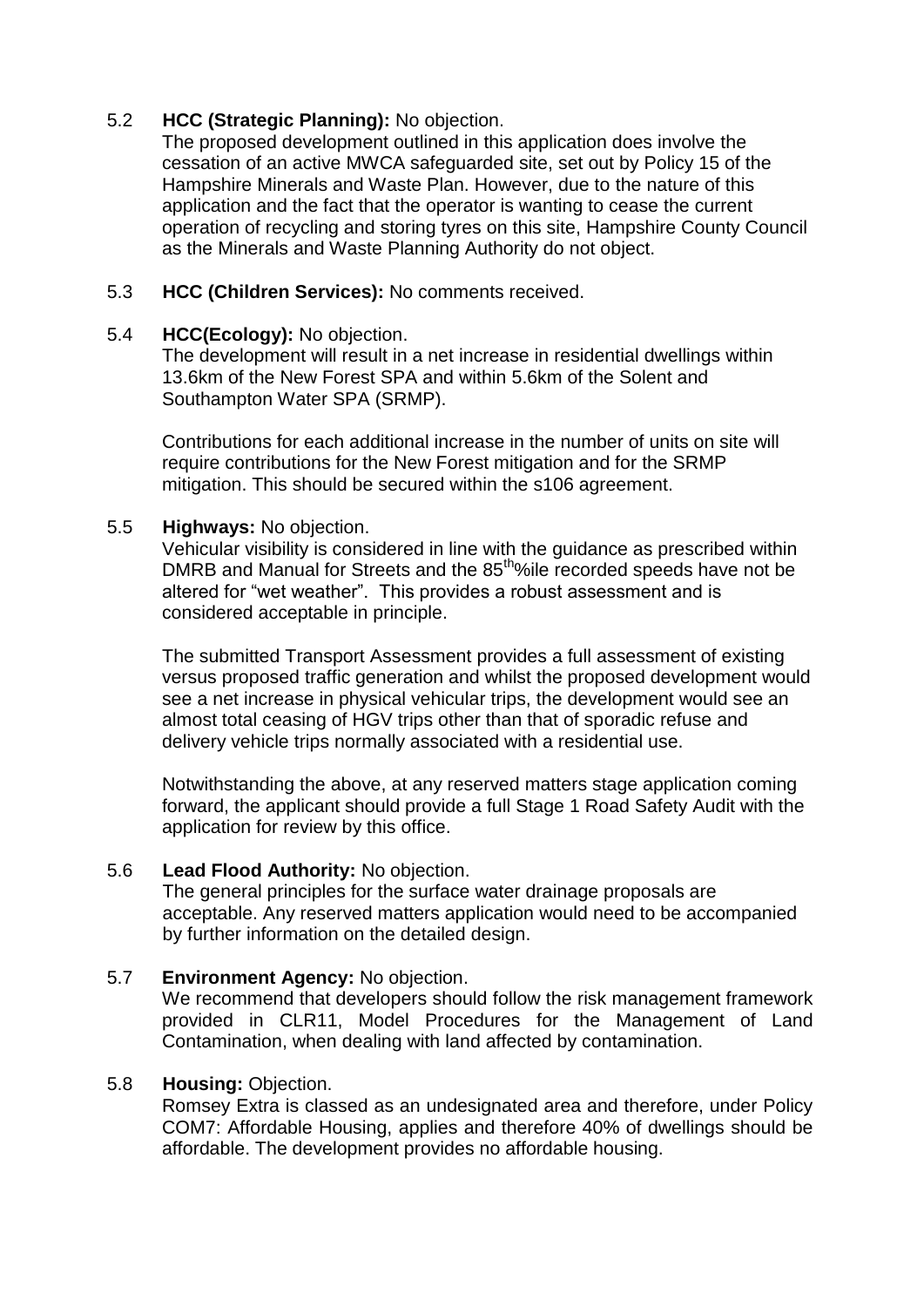### 5.9 **Trees:** No objection subject to conditions:

Revised layout addresses concerns expressed at that time with regard to juxtapositioning of proposed new housing with trees to be retained. Any reserved matters application will need to include to include full tree protection details to demonstrate how it all works (demolition, decontamination, construction, installation of services, drainage, final landscape finishes and such like) is to be achieved without any adverse impact to retained trees.

Similarly sufficient detail will be required to demonstrate that all proposed new tree planting has the above and below ground space to not only survive but to thrive.

### 5.10 **Landscape:** No objection.

The indicative site layout is substantially better than the original proposal which appeared very suburban in nature. The new proposals look to bring the development away from the perimeter of the site, ensuring that the green buffer is unaffected. As this is only outline as definitive boundary should be drawn and agreed to ensure that this buffer zone is retained and not built upon or designed out within the reserved matters.

5.11 **Natural England:** No objection subject to securing mitigation.

### 5.12 **Design Review Panel:** Comment (summarised):

The view from the entrance into the centre of the site is critical. Side elevations of buildings, along with parking bays as the first things to welcome you to the site must be avoided. The approach is critical to get the 'right' feel for the development. The Panel agreed that a more traditional approach needs to be adopted, possibly creating the appearance of smaller clusters of buildings, or courtyard layouts, as would be found within many of the local Hampshire farms and hamlets. There is a strong need for an overall concept for the site and any proposals must show this.

The isolated location of the site will mean the community aspect of the development is essential to its success. Further development of the building designs is essential, focusing on a more inward-looking, traditional rural farmyard design, with a central focal point or courtyard. This could involve a courtyard style development, with associated buildings representing a farmhouse, stables and outbuildings.

The Panel agreed that the language of the designs will be essential to the coherence of the development and, despite this being an application for outline permission, material and aesthetic qualities should be considered at these early stages if the proposal is to be successful in the long term.

### 6.0 **REPRESENTATIONS** Expired 18.06.2019

# 6.1 **Romsey Extra Parish Council:** No objection.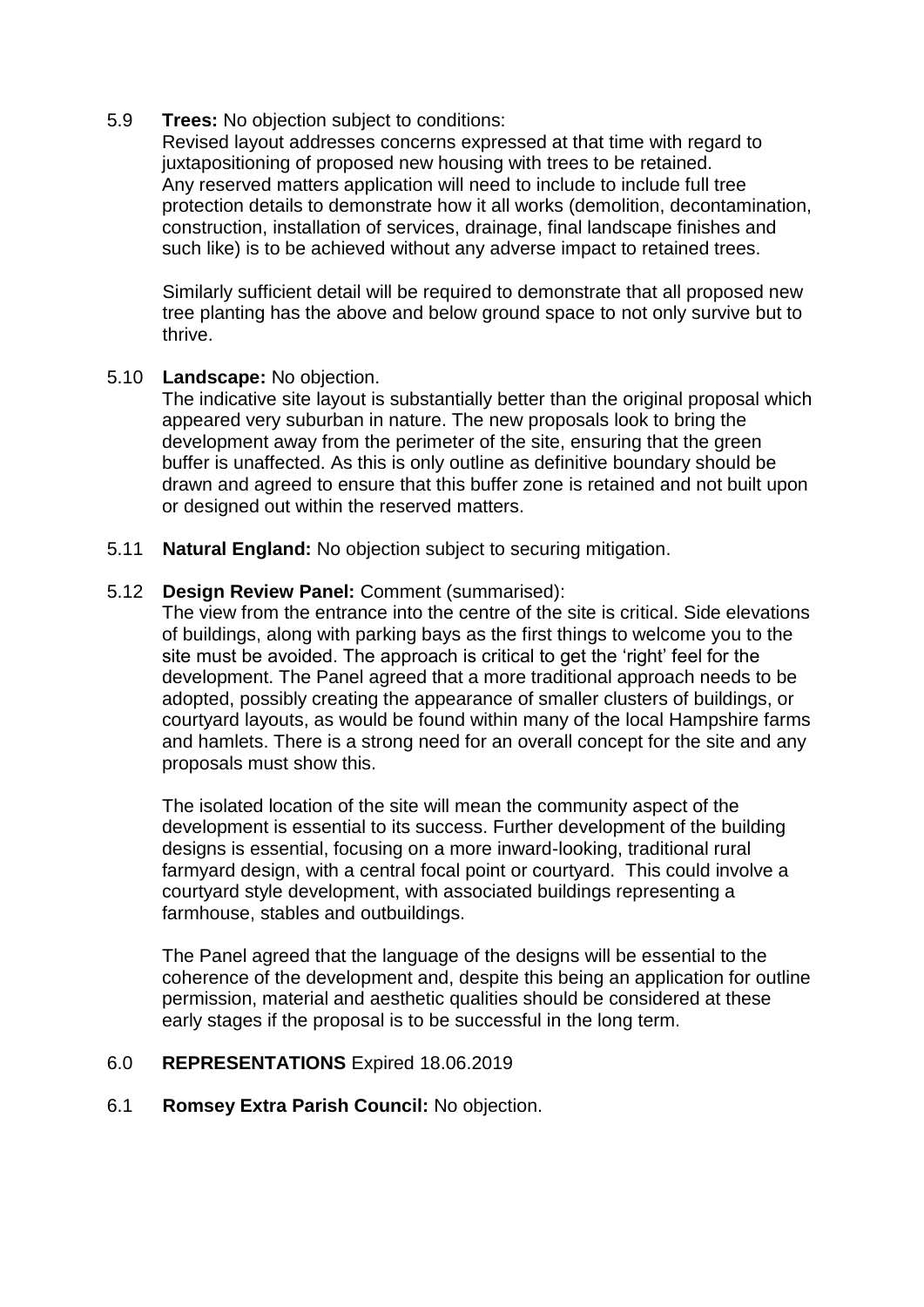# 6.2 **Romsey Ramblers:** Support.

When this application was first made last year Romsey Ramblers welcomed the disposal of the tyre dump, an unsightly, dangerous place highly viewable from the road. In the event of a, very possible fire, carcinogenic smoke would be emitted into the surrounding area.

- 6.3 **Objection:** Malthouse Cottage, Ashfield (Summarised):
	- Increased intensity of the use of the site will be detrimental to highway safety.
	- Visibility splay is outside of the control of the site owner. These cannot be maintained.
	- Development is contrary to policy T1.
	- Unsustainable location with no public transport or public footpath, shops, services or amenities in close proximity.
	- Council has a 5 year housing land supply no requirement for the housing and contrary to COM2.
	- Loss of an employment generating site and therefore contrary to policy LE10 & LE17.
	- An alternative employment use should be explored.
	- Proposal currently has a neutral impact on the character and appearance of the area. The proposal would have an adverse impact on the character and appearance of the area.
	- Result in an urbanising impact on the area, thus contrary to policy E3.
	- Will have an adverse impact on local ecology in conflict with policy E5.
	- No affordable housing provided contrary to Policy COM7.
	- Site should be investigated for POCA. A deliberate attempt to deceive the planning authority and the Council's Planning enforcement team should investigate.

# 7.0 **POLICY**

7.1 Government Guidance

National Planning Policy Framework (NPPF) National Planning Practice Guidance (NPPG) Planning (Listed Buildings and Conservation Areas) Act 1990 The Conservation of Habitats and Species Regulations 2017

# 7.2 Test Valley Borough Revised Local Plan (2016)(TVBRLP)

COM2 (Settlement Hierarchy)

COM7 (Affordable Housing)

- LE10 (Retention of employment Land and Strategic Employment Sites),
- LE17 (Employment sites in the countryside)
- T1 (Managing Movement)
- T2 (Parking Standards)
- E1 (High quality development in the Borough)
- E2 (Protect, conserve and enhance the landscape character of the Borough),
- E5 (Biodiversity)
- E7 (Water Management)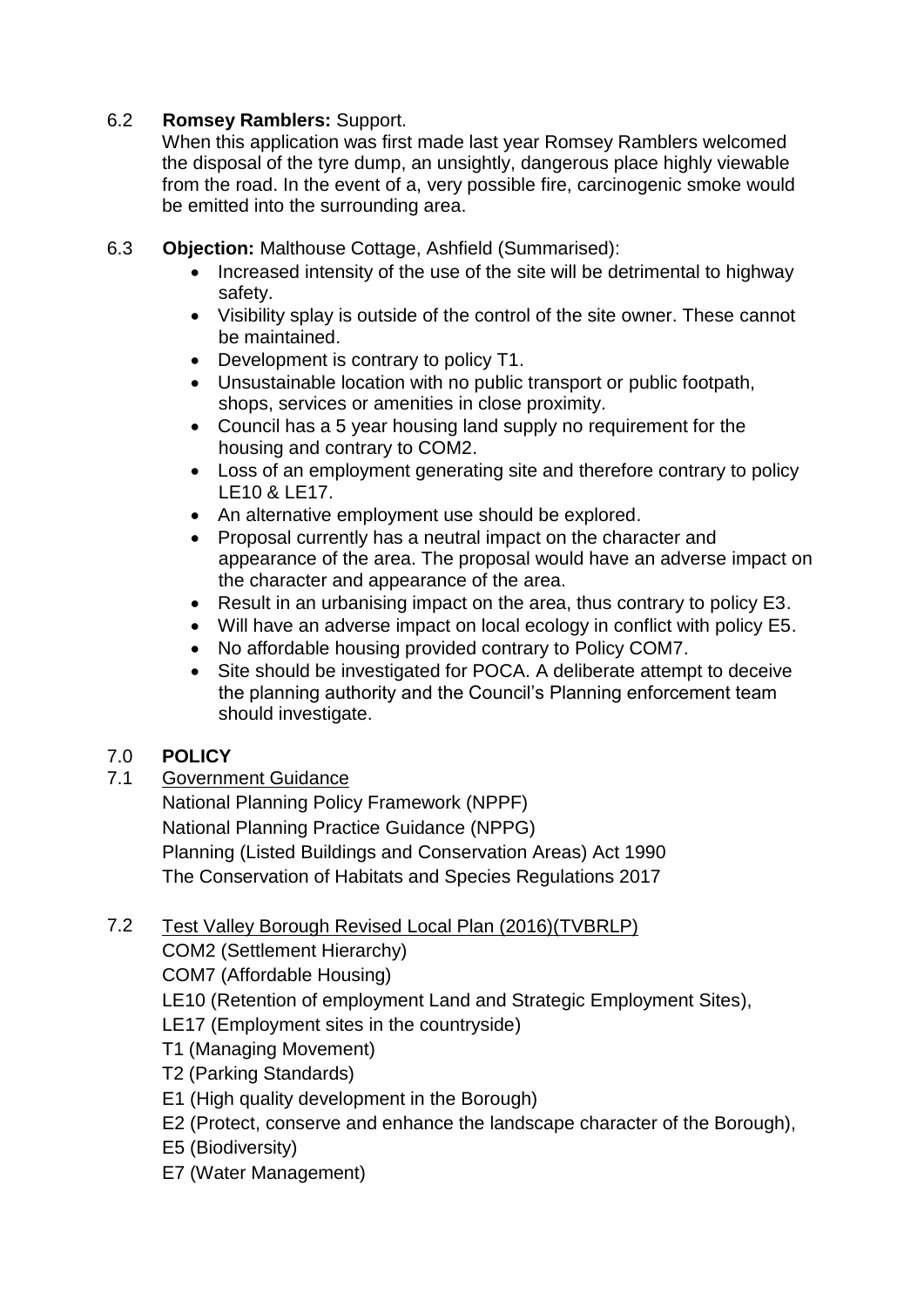E8 (Pollution) E9 (Heritage) LHW1 (Public Open Space) LHW4 (Amenity) T1 (Managing Movement) T2 (Parking Standards)

- 7.3 Hampshire Minerals and Waste Plan 2013 Policy 15 (Safeguarding: mineral resources) Policy 26 (Safeguarding - waste infrastructure)
- 7.4 Supplementary Planning Documents (SPD) New Forest SPA Mitigation- Interim Framework Solent Recreation Mitigation Strategy

# 8.0 **PLANNING CONSIDERATIONS**

- 8.1 The main planning considerations are:
	- Principle of development
	- Affordable Housing
	- Loss of employment
	- Amenity
	- Landscape impact
	- Highways
	- Design and layout
	- Heritage
	- Ecology
	- Contamination
	- Trees
	- Flooding & Drainage
	- Nitrate Neutrality and Ecology
	- Viability

### 8.2 Principle of Development

Section 38 (6) of the Planning and Compulsory Purchase Act 2004 requires that the determination of planning applications must be made in accordance with the development plan unless material considerations indicate otherwise.

8.3 COM2 presents the way the settlements, classified in the settlement hierarchy, will develop in the future. COM2 seeks to promote a sustainable pattern of development and to restrict development to areas within settlement boundaries, unless the proposal is considered to be appropriate within the countryside as set out in COM8-COM14, LE10 and LE16-LE18, or whether the proposal is considered to be essential to be located in the countryside which are not applicable in this case.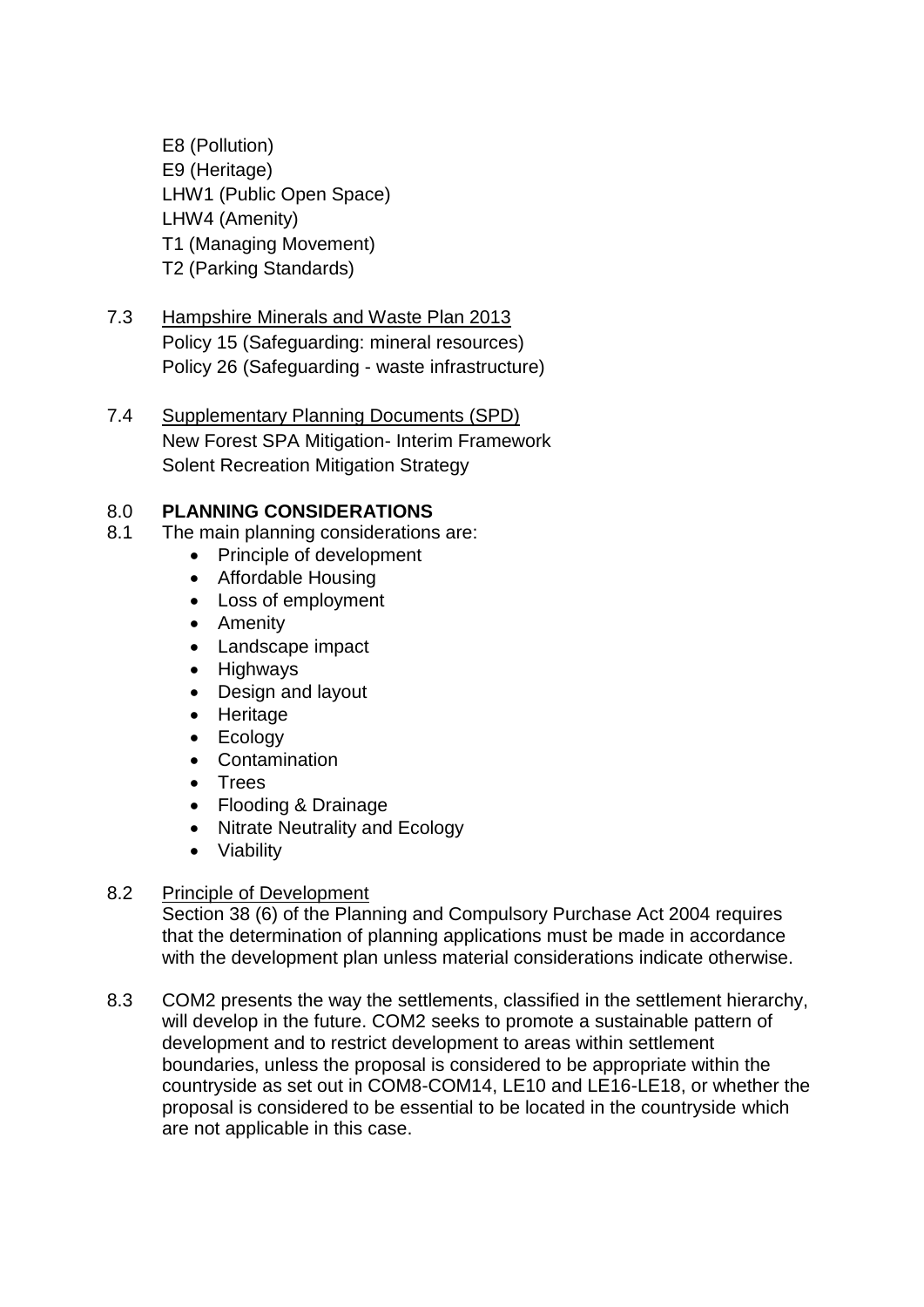- 8.4 The applicant has advanced the case that the existing tyre recycling company has ceased operating on the site and left a large stockpile of waste tyres. This has been the case for a number of years. The volume of waste material remaining exceeds the amount permitted (by Hampshire County Council as the Waste Authority) to be held on the site and there is no clear time frame for when or if they will be removed. The applicant has not provided objective information about the risks that the site may pose to public safety, or whether the site allows for an adverse risk of contamination into the ground or controlled waters (ground and surface water sources), to the LPA as part of this submission. Neither have we received consultation replies to the effect that this site causes a safety issue. That said, the LPA is aware that there is a security guard on site that, anecdotally, is present to minimise the chances of a fire being started, and to prevent the importation of further waste material to the site.
- 8.5 The applicant accepts that the proposed development on the face of it is contrary to the Council's development plan, but is of the view that the only realistic solution and certainty that the site will be free from tyres and contamination is for an exception to the Council's established planning policy and that the benefits of the scheme clearly outweigh the harm and conflict with the development plan policies.
- 8.6 With any development that is contrary to the development plan, it should be refused unless it is otherwise justified by other material considerations, including national policy in the NPPF. The evidence put forward on this basis is considered limited in demonstrating that the development is required to address a public, safety, benefit although a wider planning balance is undertaken in detail below.
- 8.7 Affordable Housing

The application site is located within Romsey Extra which is classed as an undesignated area and therefore, under Policy COM7 of the TVBRLP 40% of all dwellings constructed on a site should be affordable. Based upon a site of 29 residential dwellings, 11.6 units of affordable housing should be provided.

- 8.8 Policy COM7 seeks a tenure mix of around 70% Affordable Rent and 30% Intermediate (shared ownership), although this is subject to the scale, type and form of provision and is informed by market conditions.
- 8.9 To ensure consistency with the NPPF Policy COM7 does allows a reduction in the level of affordable housing provided on site, but only where the developer can justify that to provide the full requirement would make the scheme unviable.
- 8.10 As set out earlier in the report, the proposal includes no provision for affordable housing due to viability issues. This is assessed in detail later in the report. If it can be demonstrated that the scheme is unviable and no affordable housing can be provided the application would be compliant with Policy COM7 of the TVBRLP and NPPF.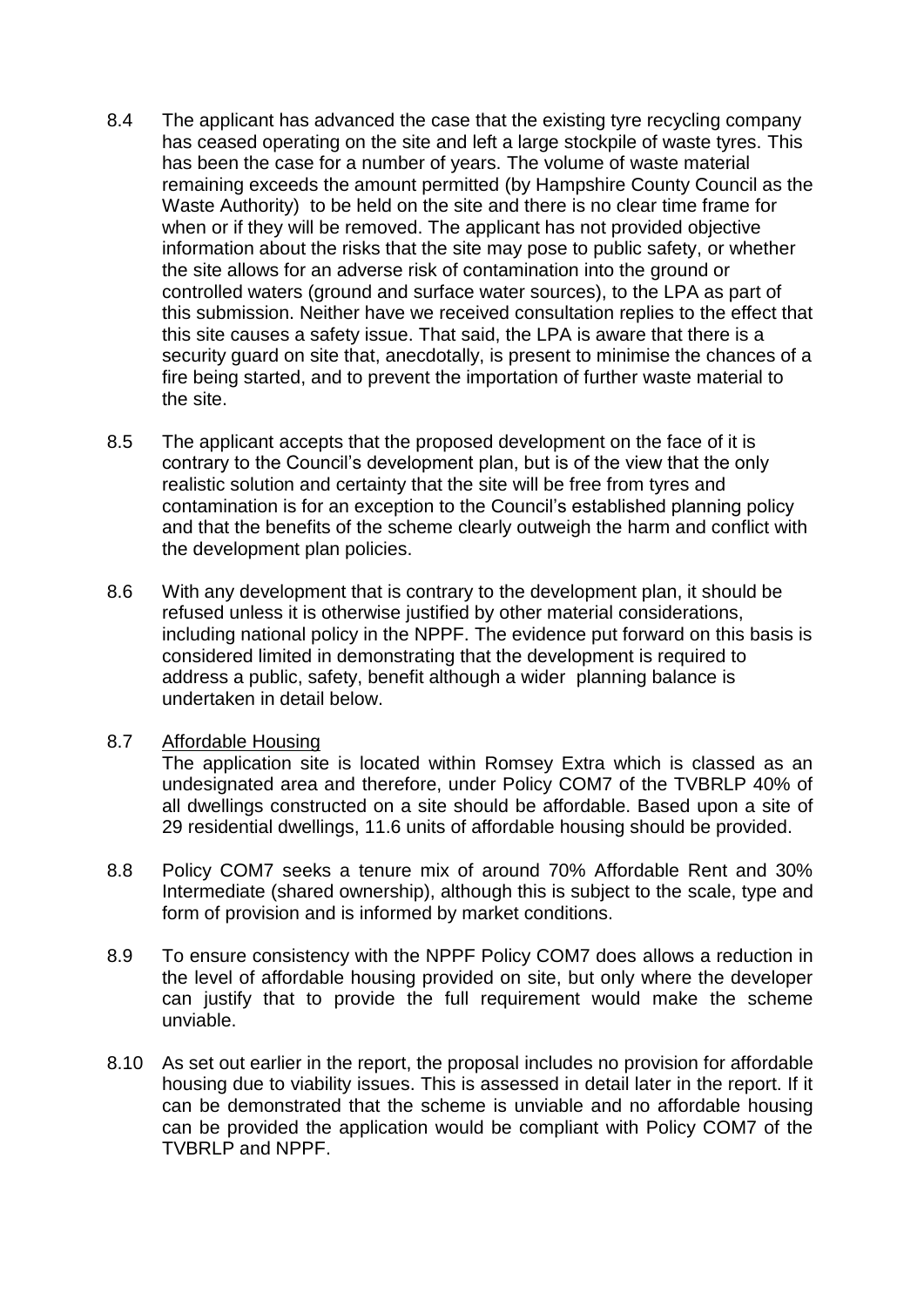## 8.11 Loss of Mineral Resource & Waste Site

Both Policy 15 & Policy 26 of the Hampshire Minerals and Waste Plan 2013 (HMWP)are relevant in the consideration of the application as the site is listed as both a safe guarded minerals and waste site and a safeguarded mineral resource.

Policy 15 seeks to safeguarded mineral resources and development will only be permitted within these areas if specific exclusions apply. In this case the land is already developed and taking into consideration the level of contamination on site and the relatively limited size of the site it is considered that it would be inappropriate to extract mineral resources from it. Furthermore, the redevelopment of the site would not prejudice the extraction of minerals from the wider allocation. The proposal is therefore considered to be compliant with policy 15.

Policy 26 requires waste management infrastructure to be safe guarded against redevelopment and inappropriate encroachment unless specific criteria are met. In this case the site is listed within Appendix 2 of the plan so the policy is relevant. It is accepted that the proposed development outlined in this application does involve the cessation of an active safeguarded site, set out by the above mentioned Policy. However, due to the nature of this application and the fact that the operator is wanting to cease the current operation of recycling and storing tyres on this site it is considered that the infrastructure is no longer needed and the merits of the development proposed clearly outweigh the need for safeguarding. For the reasons set out above it is considered that the proposal does accord with both Policy 15 and 26 of the HMWP.

### 8.12 Loss of Employment

Policy LE10 of the TVBRLP seeks to retain all existing employment sites subject to specific criteria set out within the policy. In this case the site is not currently operating but does have a significant detrimental impact on the character and appearance of the area. Furthermore, the site is not currently operating and were it to this is likely to result in an increase in noise level to the detriment of the area.

8.13 These factors, taken with the comments from the County Council that the site is no longer required to meet the strategic needs of the County indicate full compliance with Policy LE10 of the TVBRLP.

### 8.14 Amenity

Policy LHW4 of the RLP sets a number of criteria against which development proposals will be assessed in order to safeguard the amenity of existing and future residents, particularly in terms of overlooking, loss of privacy and any adverse impact in terms of loss of daylight/sunlight.

8.15 The nearest residential property is over 100m from the application site. Taking into consideration this significant separation distance it is considered that residential development on the site and as shown on the indicative layout will not result in harm to the residential amenities of the nearest residential properties and thus policy compliant in this respect.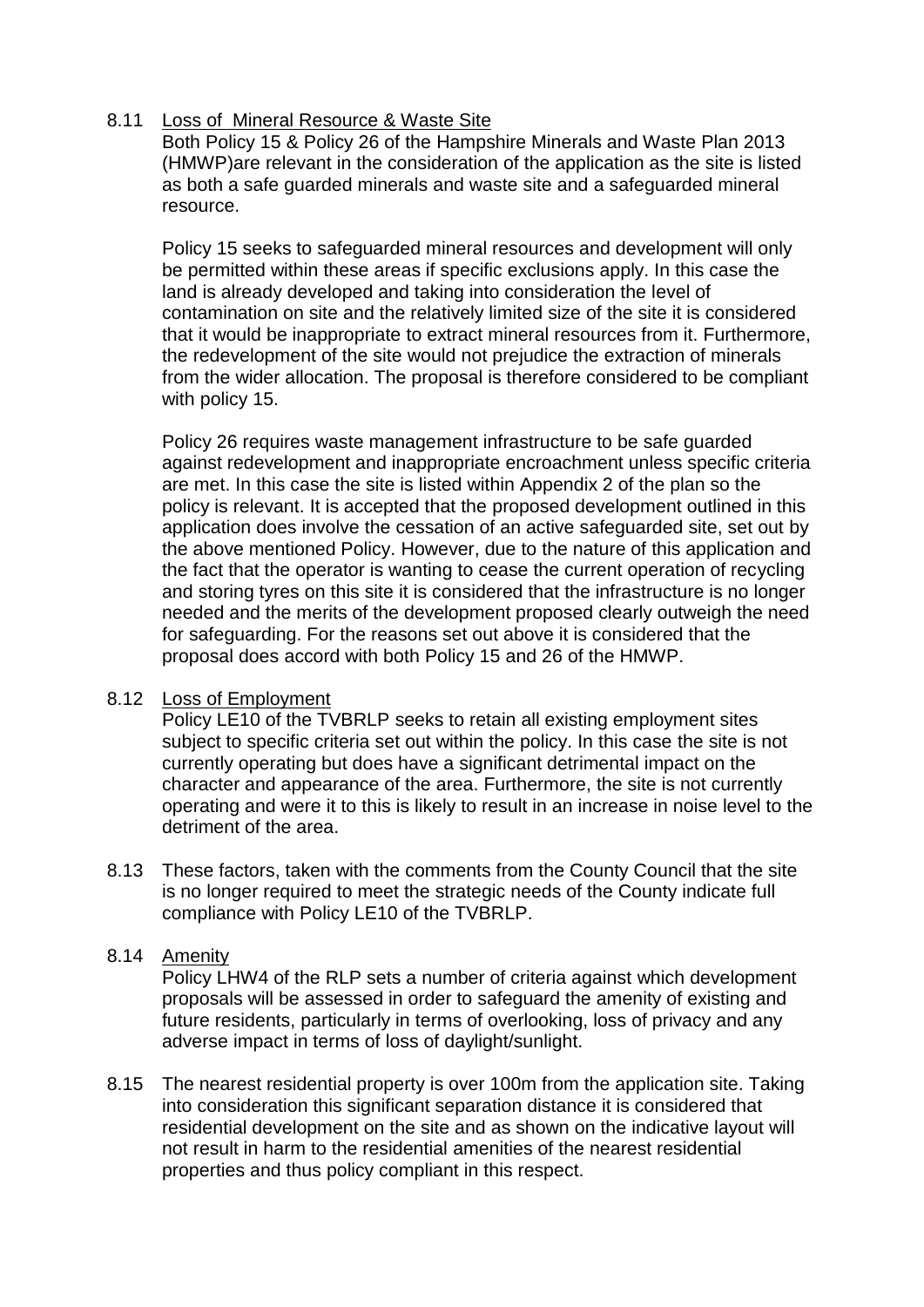8.16 With regards to amenity of future residents, it is considered that the indicative layout adequately demonstrates that the quantum of development proposed can be accommodated on the site without harm to the residential amenities of future residents in terms of levels of sunlight, daylight, privacy and overbearing impact. Furthermore, the private amenity space afforded to the units is considered to be adequate and therefore compliant with Policy LHW4 of the TVBRLP.

#### 8.17 Highways

The design and details of the access to the site have been submitted in full to the Council for consideration. This information has been determined to be acceptable by the County Council Highway Team subject to planning conditions. Furthermore the indicative layout demonstrates that the proposal is capable of meeting the parking stands as defined in the Local Plan. AS such the proposed development is considered to comply with Policy T1, T2 and Annex G of the TVBRLP.

### 8.18 Design & Layout & Landscape

The original submission has been revised to reflect comments and concerns raised by officers of the Council and representations received during the public consultation period. These representations identified a number of important landscape features and issues with the original indicative layout and the scheme has been revised through an updated indicative layout and Design and Access Statement to reflect these comments.

- 8.19 Though the application is submitted in outline form, the documentation accompanying it now proposes the retention of important perimeter trees and wooded areas which will be important to follow through if development is accepted in principle. These existing landscape features will need to be appropriately incorporated within the final development proposal to ensure that their value is retained in terms of supporting public visual amenity and wider landscape character but also to ensure their long term health and viability is sustained for future generations. This can be secured through appropriately worded planning conditions.
- 8.20 The revisions to the indicative layout reflect comments and concerns raised by officers and the Design Review Panel. These changes to the indicative layout, which included the reduction in the total number of dwellings, have positively addressed many of the issues highlighted. The revised illustrative layout suggests that the level of development proposed could be satisfactorily accommodated in terms of landscape, character and visual impact, residential amenity and place making. There is also space to accommodate adequate maintenance for retained and proposed trees, hedgerows and other landscape features. Though it is not proposed to condition the development to be undertaken in accordance with the indicative layout, conditions will be used to control important parameters such as maximum building heights, distances from the site boundary. This will ensure that any finalised scheme is high quality, appropriate in its context and respects the character and appearance of the area. These conditions are listed at the end of the report.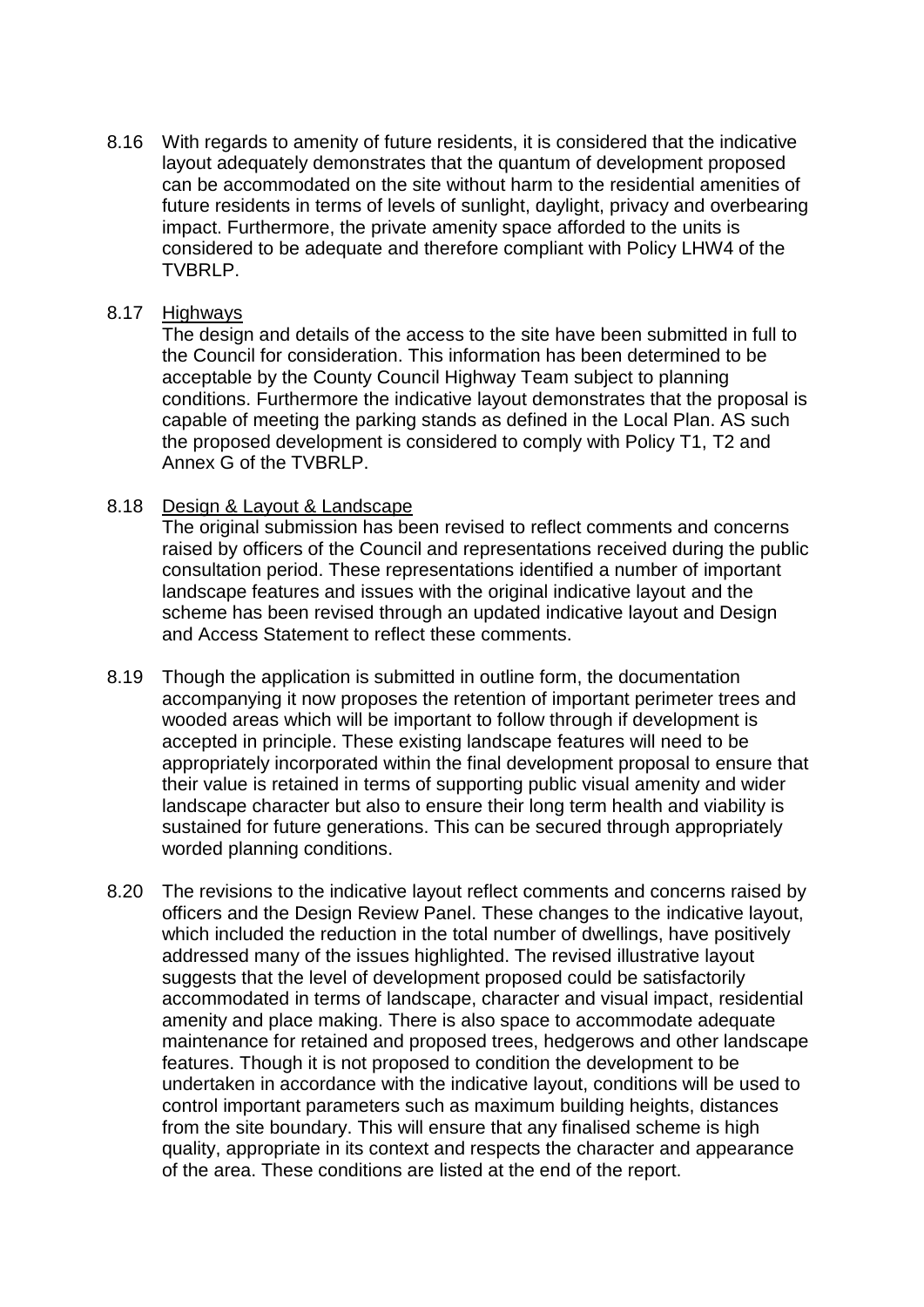- 8.21 Appropriate separation distances between new urban features and buildings will need to be strictly adhered to if the long term protection of trees and landscape features is to be achieved. The suggested conditions and parameters are necessary to ensure that any finalised scheme will be appropriate in terms of design, layout of streets, orientation of dwellings, provision of active frontage and its visual perception, and ultimately the appropriate number of new dwellings that could be comfortably accommodated at this proposed site. It is considered that there has been a significant improvement within the revised layout and proposed open spaces will be largely overlooked by active development frontage which improves levels of surveillance and positively contributes to place making.
- 8.22 The existing land use and associated site security measures, though well screened in many places are unsightly landscape features, there is a clear need to improve the visual appearance of the site. It is considered that further structured landscaping in the form of new woodland buffers and tree planting to supplement the existing landscape features would be necessary in order to better integrate proposed development into the wider landscape context and to protect the wider panoramas viewed from countryside vantage points. However, this can be controlled at the reserved matters stage.
- 8.23 It is acknowledged that some of the proposed residential units may be more prominent than the existing tyres on site, however, this minor harm would be greatly outweighed by the significant overall visual improvement of the site. To this extent the proposed development would accord with Policy E2 which seeks to protect and conserve landscape character.

### 8.24 Heritage

Section 66(1) of the Planning (Listed Buildings and Conservation Areas) Act 1990 places a statutory duty upon decision makers to have special regard to the desirability of preserving the setting of listed buildings.

- 8.25 The NPPF advises that heritage assets are an irreplaceable resource and should be conserved in a manner appropriate to their significance. Paragraph 193 of the NPPF states that when considering the impact of a proposed development on the significance of a designated heritage asset, great weight should be given to the asset's conservation. The more important the asset, the greater the weight should be. Significance can be harmed by development within its setting.
- 8.26 The proposed development is located over 100m from the nearest listed building (Thatched Cottages). Having viewed the site from the entrance of this listed building and attempted to view the listed structure from within the site itself it is considered that the proposal is unlikely to be visible, if the site was visible, an outlook on to high quality development would be preferable over the commercial activity currently located on the site.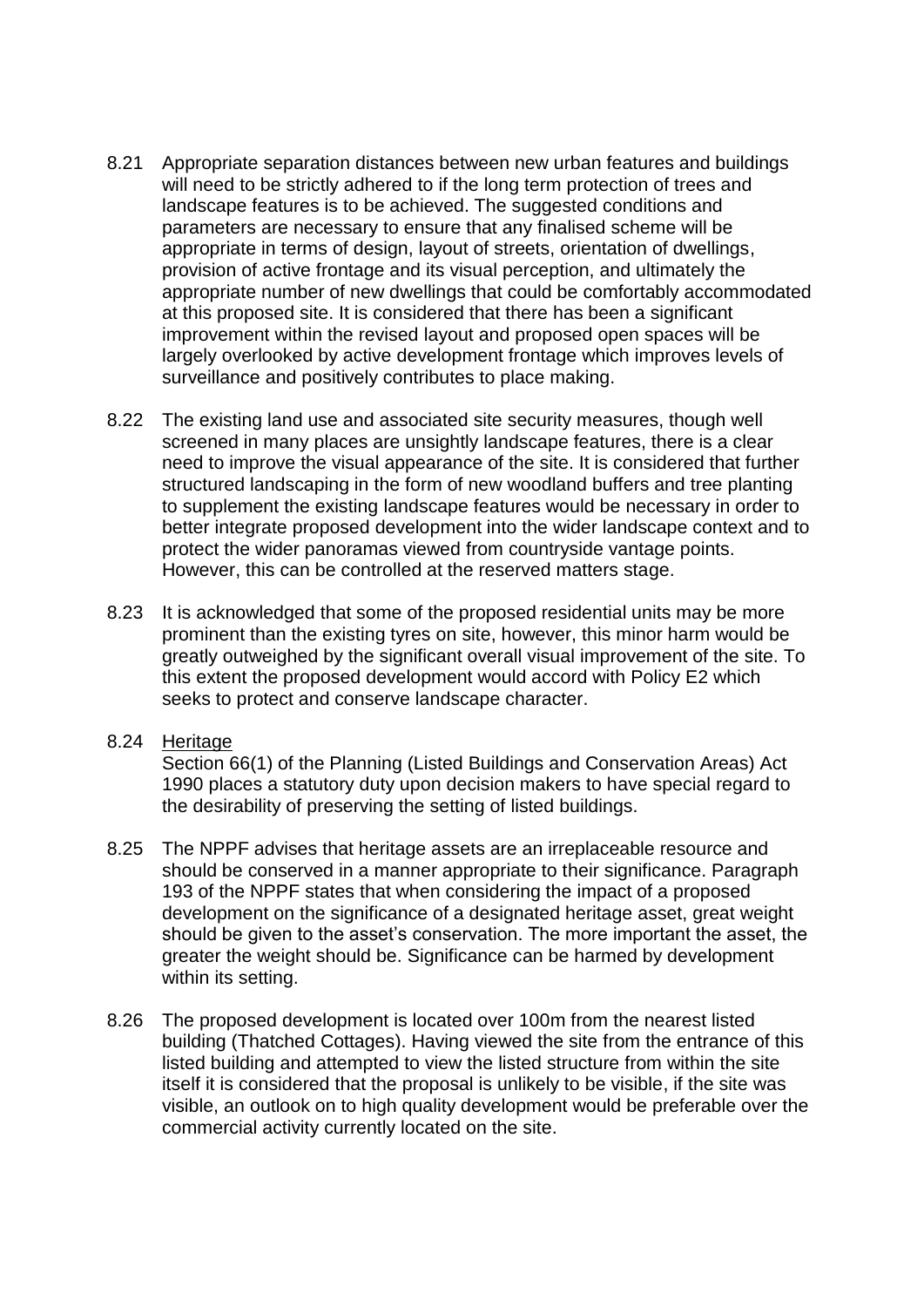8.27 For the reasons set out above, at worst the proposed development would have a neutral impact on the setting of the closest listed building to the site. In all likelihood the proposal will result in an improvement to the overall setting of the listed building by virtue of the removal of the existing lawful use on site and the construction of a high quality residential development. The development therefore accords with policy E9 of the TVBRLP and the NPPF.

## 8.28 Ecology

The development will result in a net increase in residential accommodation within 13.6km of the New Forest Special Protection Area (SPA) and within 5.6km of the Solent and Southampton Water SPA. To address this issue, Test Valley Borough Council has adopted a strategy whereby a scale of developer contributions has been agreed that would fund the delivery of measures to address these issues. The payment of these fees will be secured through a s106 agreement and the recommendation includes the requirement to complete a suitable legal agreement. In this respect the proposal complies with the TVBRLP.

## 8.29 Contamination

Taking into consideration the current and previous uses that have taken place on site it is no surprise that there are parts of the site that are contaminated. Subject to a suitably worded planning condition to ensure that contamination is identified and remediation is undertaken on site there is no objection to the proposal and the development would accord with Policy E8 of the TVBRLP.

### 8.30 Trees

The revised layout addresses original concerns expressed by the tree officer. However, any reserved matters application will need to include full tree protection details to demonstrate how all works, which include demolition, decontamination, construction, installation of services, drainage, final landscape finishes and such like if development is to be achieved without any adverse impact to retained trees.

8.31 Subject to appropriately worded conditions to secure the above the development is considered to be compliant with Policy E2 of the TVBRLP.

### 8.32 Flooding & Drainage

The general principles for the surface water drainage proposals are acceptable; further detailed information on the proposals will need to be submitted as part of the reserved matters application and can be controlled by condition and thus compliant with the NPPF and TVBRLP.

### 8.33 Nitrate Neutrality

The River Test and its major tributaries flow into the Solent. The Solent region is one of the most important for wildlife in the United Kingdom. There are currently high levels of nitrogen and phosphorus input into this water environment and there is evidence to suggest that this is having a detrimental impact on the biodiversity of this area. Housing and other certain types of development are currently contributing negatively towards this issue and there is evidence that further development, without mitigation, would exacerbate this impact.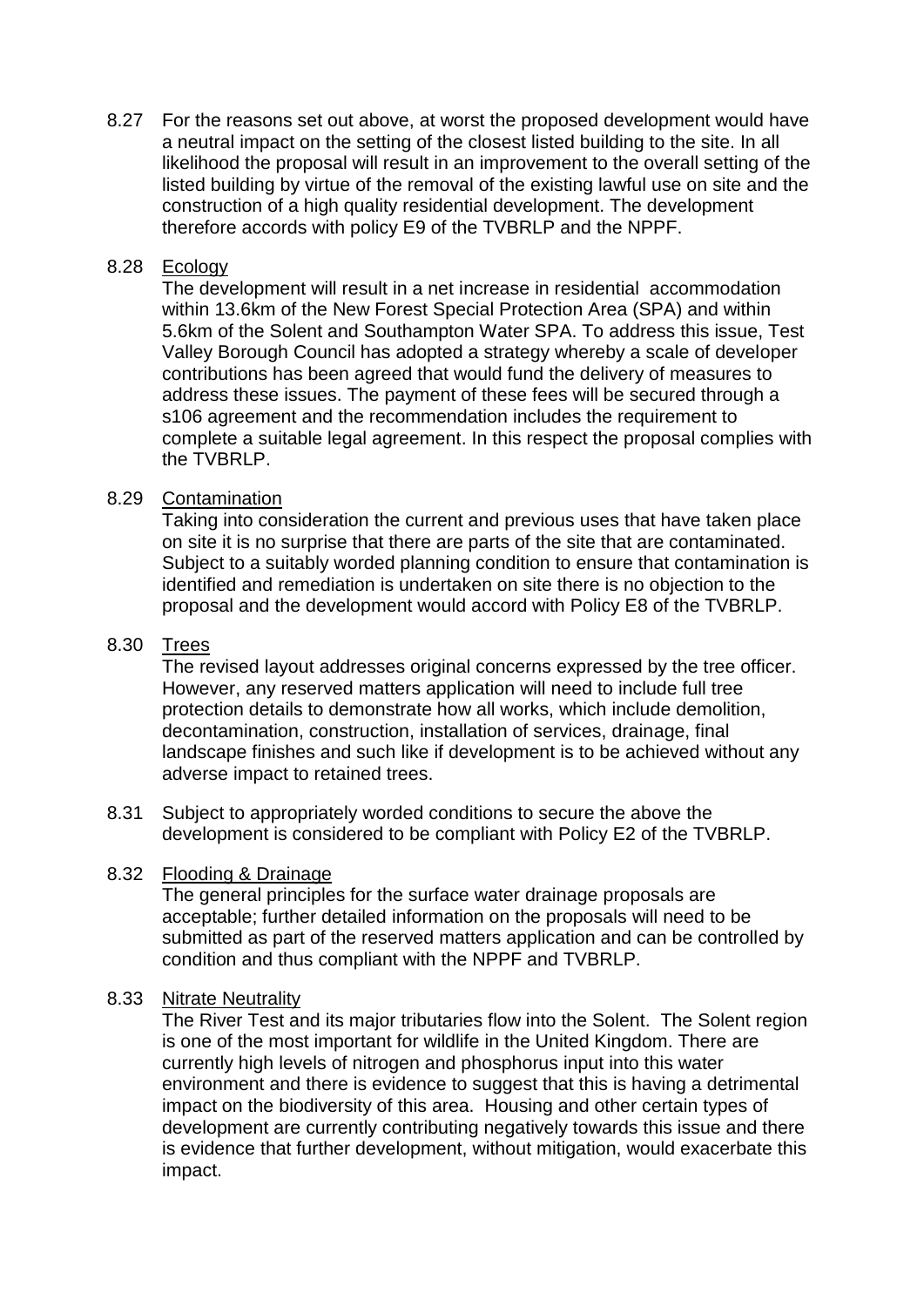The Solent region consists of the following Special Areas of Conservation (SAC) and Special Protection Areas (SPA):

- Chichester and Langstone Harbours SPA
- Portsmouth Harbour SPA
- Solent and Southampton Water SPA
- Isle of Wight Lagoons SPA
- Solent Maritime SAC
- Solent and Dorset Coast SPA (Proposed)
- 8.34 These sites are protected by National and European Law which requires the Council to undertake a formal assessment of the implications of any new plans or projects that may be capable of affecting the designated interest features of European Sites before deciding whether to grant planning permission for new residential development. This formal assessment is known as an Appropriate Assessment and considers the potential adverse effects of a plan or project (in combination with other plans or projects) on Special Areas of Conservation and Special Protection Areas. The European Court of Justice recently determined a case related to considering water quality in Appropriate Assessments. The impact of the case law is that any development which could result in a decrease in water quality would cause a likely significant effect on the Solent's European sites.
- 8.35 In the context of planning, the impact comes from population increase and the resultant increase in effluent. Proposed developments for new housing, hotels and care homes (as well as other forms of overnight accommodation) are being affected by the issue as a result. Given the nature of this application the applicant was invited to provide an assessment. A finalised nitrate budget calculation and proposed mitigation has been submitted and an Appropriate Assessment submitted to Natural England. Natural England raise no objection subject to securing mitigation in perpetuity by way of a s106 agreement. The mitigation off-setting land that the applicant has progressed to demonstrate that the effect of nitrates on the European site, is not adverse. This land is located off Mount Lane, Lockerley and a plan showing the location of this land is attached to the agenda report and will be included within the case officer presentation at SAPC As such, the proposed development does not conflict with the Habitats Regulations and accords with Policy E5 of the TVBRLP.

#### 8.36 Housing Land Supply

The Council can currently demonstrate a five year supply of housing land, which is not disputed by the applicant. However, the number of homes to be delivered in the plan period is not a maximum figure or a cap on development. Indeed, the NPPF at paragraph 59 identifies the Government's objective to significantly boost the supply of homes and in this context the delivery of 29 dwellings would boost the Council's housing land supply position. Moderate positive weight must there for be attributed to the contribution the scheme would make to the delivery of new homes.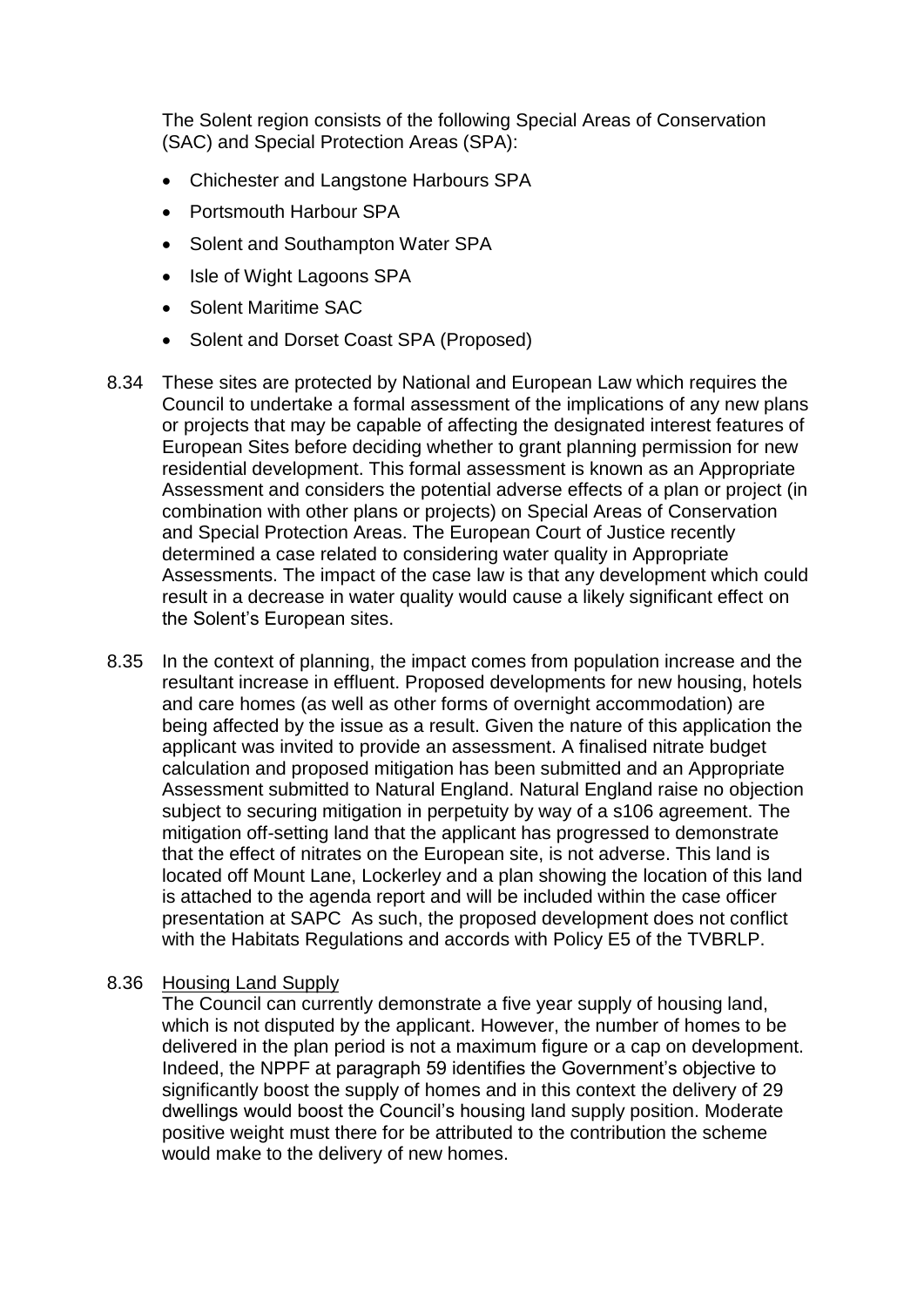### 8.37 Viability

The planning application was accompanied by a viability assessment putting forward the case that due to the significant abnormal costs associated with the development it would not be possible to provide any affordable housing on or off site.

- 8.38 This viability assessment was independently reviewed by an external consultant on behalf of the Council. Though there was disagreement with regards to some figures provided by the applicant, taking either parties figures it was concluded that the scheme was indeed unviable and could not provide onsite or off site affordable housing.
- 8.39 Since the external consultants concluded their recommendation on the viability assessment an additional cost has been identified. This additional cost is the requirement to achieve Nitrate Neutrality. This is an extra cost to the developer and taking that into account reinforces the previous conclusion that the scheme is not viable and cannot deliver affordable housing.
- 8.40 That said, due to the nature of the housing market and the uncertainty surrounding the final cost of clearing the tyres from the site, it has been agreed with the applicant recommended that were planning permission to be granted by the Council a review mechanism should be included within the Section 106 Agreement to allow the LPA to consider new objective evidence of costs and income at the time the site is developed. Such a review mechanism would allow the LPA to secure affordable housing provision in the event that, for example, costs incurred in developing a clean site were substantially less than that modelled today. Subject to the above, and the understanding that the review mechanism may not reveal any more affordable housing, it is considered that the provision of no affordable housing is compliant with Policy COM7 of the TVBRLP.

# 9.0 **CONCLUSION**

- 9.1 It can be seen from the analysis above that some Development Plan policies are not complied with by the proposal and that the proposal, not least because it results it is development within the open countryside and thus in conflict with COM2.
- 9.2 However, as also noted, failure of the proposed development to comply with the TVBRLP is not necessarily fatal to the acceptability of the proposed development. Section 70(2) of the Town and Country Planning Act 1990 and section 38(6) of the Planning and Compulsory Purchase Act 2004 require that the determination of planning applications must be made in accordance with the Development Plan, unless material considerations indicate otherwise.
- 9.3 The benefits of the scheme are clear. It would bring forward much needed housing, which should be afforded significant weight due to the regional and national housing crisis. Significant weight should also attach to the economic benefits immediately associated with the proposal in terms of job creation (both during and after construction) and maintenance and spend in the local economy. Significant weight should also be afforded to the significant visual and environmental benefits associated with the clearance & decontamination of the site.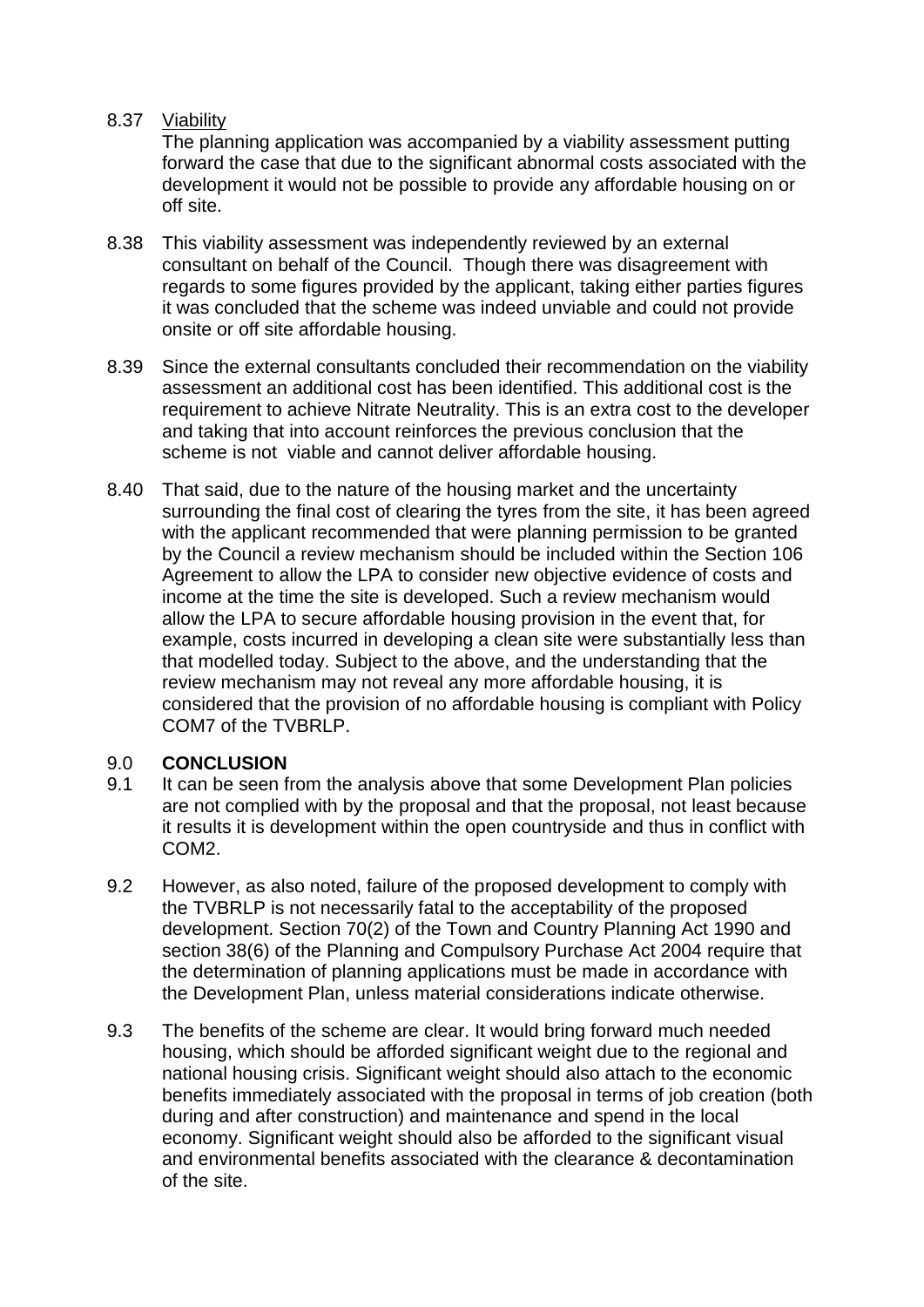- 9.4 Set against these benefits there is conflict with COM2 which looks to direct development to the most sustainable locations to ensure that truly sustainable communities are created. However, it has to be acknowledged that through the granting of planning permission for a waste transfer site in 2007 and its subsequent implementation, that the nature of the land and its brownfield status has lessened the effectiveness of that policy with regards to this specific site. The proposed development, though in outline form has demonstrated that a high quality form of development can be achieved, and that on balance the loss of this site to housing, is acceptable.
- 9.5 To the extent that it is necessary to find that it breaches certain development plan policies, it might be contrary to the development plan as a whole; under s.38(6), however, the benefits and compliance with the NPPF provide the material considerations that indicate that permission should be granted in any event. On balance, the public interest is best met by resolving to grant permission for the development proposed.

# 10.0 **RECOMMENDATION**

**Delegate to Head of Planning and Building for the following: The completion of a legal agreement to secure:**

- **The retention (in perpetuity) of the off setting land together with measure for it suitable management, to ensure the scheme is nitrate neutral,**
- **The provision of a financial contribution towards the New Forest Special Protection Area (SPA) and**
- **The provision of a financial contribution towards the Solent and Southampton Water SPA,**
- **The provision of a review mechanism for the payment of s106 contributions towards affordable housing**

**then PERMISSION subject to:**

- **1. Applications for the approval of all the reserved matters referred to herein shall be made within a period of three years from the date of this permission. The development to which the permission relates shall be begun not later than whichever is the later of the following dates:**
	- **i) five years from the date of this permission: or**
	- **ii) two years from the final approval of the said reserved matters, or, in the case of approval on different dates, the final approval of the last such matter to be approved.**

**Reason: To comply with the provision of S.92 of the Town & Country Planning Act 1990.**

- **2. Approval of the details of the layout, scale and appearance of the building(s), and the landscaping of the site (herein after called "the reserved matters") shall be obtained from the local planning authority in writing before the development is commenced. Reason: To comply with the Town and Country Planning (General Management Procedure) (England) Order 2015 (or any order revoking and re-enacting that Order).**
- **3. The development hereby permitted shall be limited to no more than 29 dwellings.**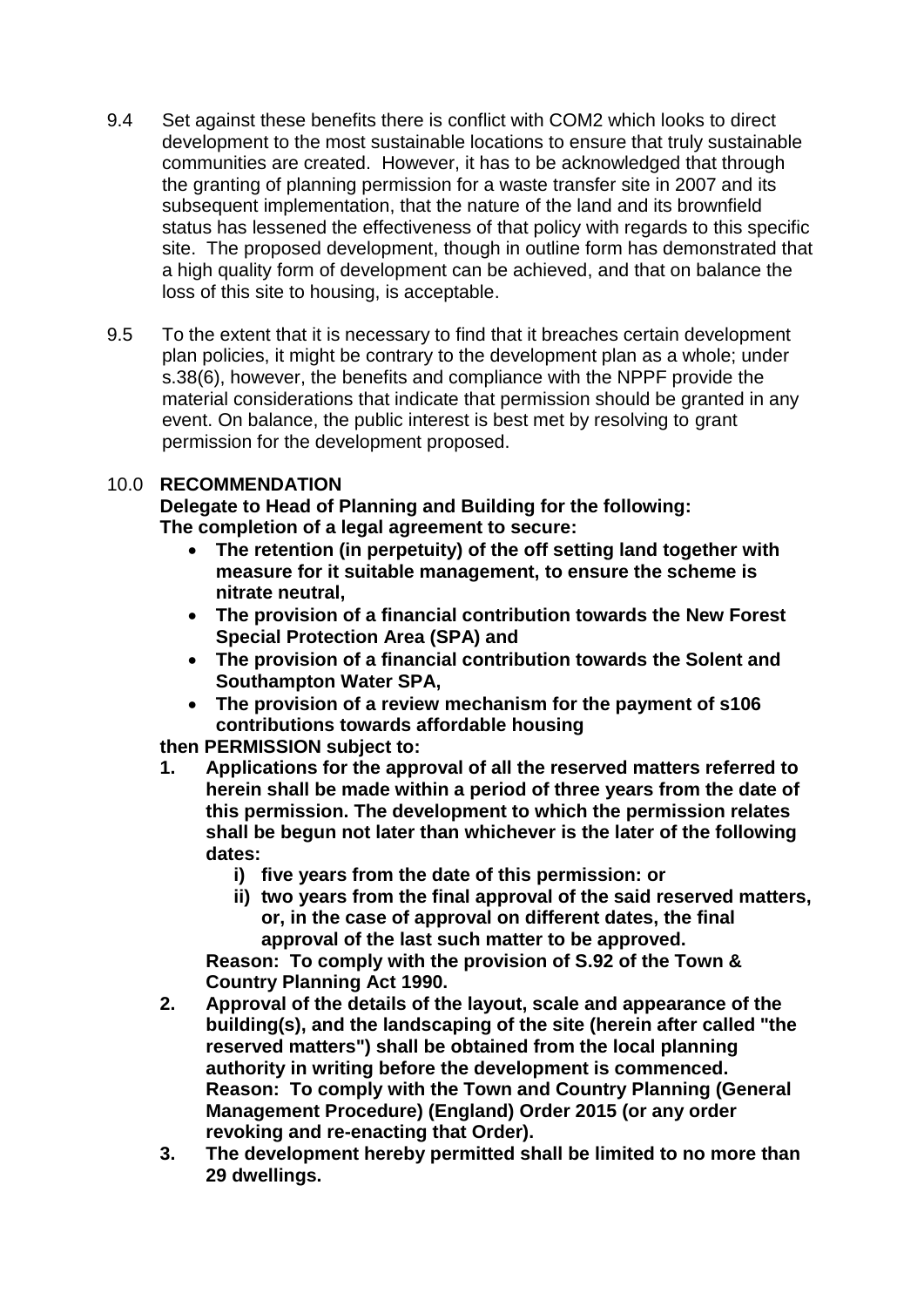**Reason: For the avoidance of doubt and in the interest of proper planning.** 

**4. No dwelling shall be occupied or brought into use until the access, highway signs and visibility splays as identified on plan number 17009-001 REV B have been provided. Within these visibility splays notwithstanding the provisions of the Town & Country Planning (General Permitted Development) Order 2015 (or any Order revoking and re-enacting that Order) no obstacles, including walls, fences and vegetation, shall exceed the height 0.75 metres above the level of the existing carriageway at any time.**

**Reason: In the interest of highway safety in accordance with Test Valley Borough Revised Local Plan (2016) Policy T1.**

**5. Any application for approval of reserved matters shall be accompanied by full details of existing and proposed ground levels and proposed building finished floor levels (all relative to ground levels adjoining the site). The development shall only be carried out in conformity with the approved details. Reason: To ensure a satisfactory visual relationship of the new** 

**development with the sounding area in accordance with Test Valley Borough Revised Local Plan (2016) Policy E1 & E2.**

- **6. No works pursuant to this permission shall commence until there has been submitted to and approved in writing by the local planning authority:**
	- **a) a desk top study documenting all the previous and existing land uses of the site and adjacent land in accordance with national guidance as set out in Contaminated Land Research Report Nos. 2 and 3 and BS10175:2001 -Investigation of Potentially Contaminated Sites - Code of Practice; and (unless otherwise agreed in writing by the local planning authority)**
	- **b) a site investigation report documenting the ground conditions of the site and incorporating chemical and gas analysis identified as appropriate by the desk top study in accordance with BS10175;and (unless otherwise agreed in writing by the local planning authority)**
	- **c) a detailed scheme for remedial works and measures to be undertaken to avoid risk from contaminated land and/or gases when the site is developed and proposals for future maintenance and monitoring. Such a scheme shall include nomination of a competent person to oversee the implementation of the works.**

**The development hereby permitted shall not be occupied or brought into use until there has been submitted to the local planning authority verification by a competent person approved under the provisions of condition (I)c that any remediation scheme required and approved under the provisions of condition (I)c has been implemented fully in accordance with the approved details (unless with the written agreement of the local planning authority in advance of implementation). Unless agreed in writing by the local planning authority such verification shall comprise:**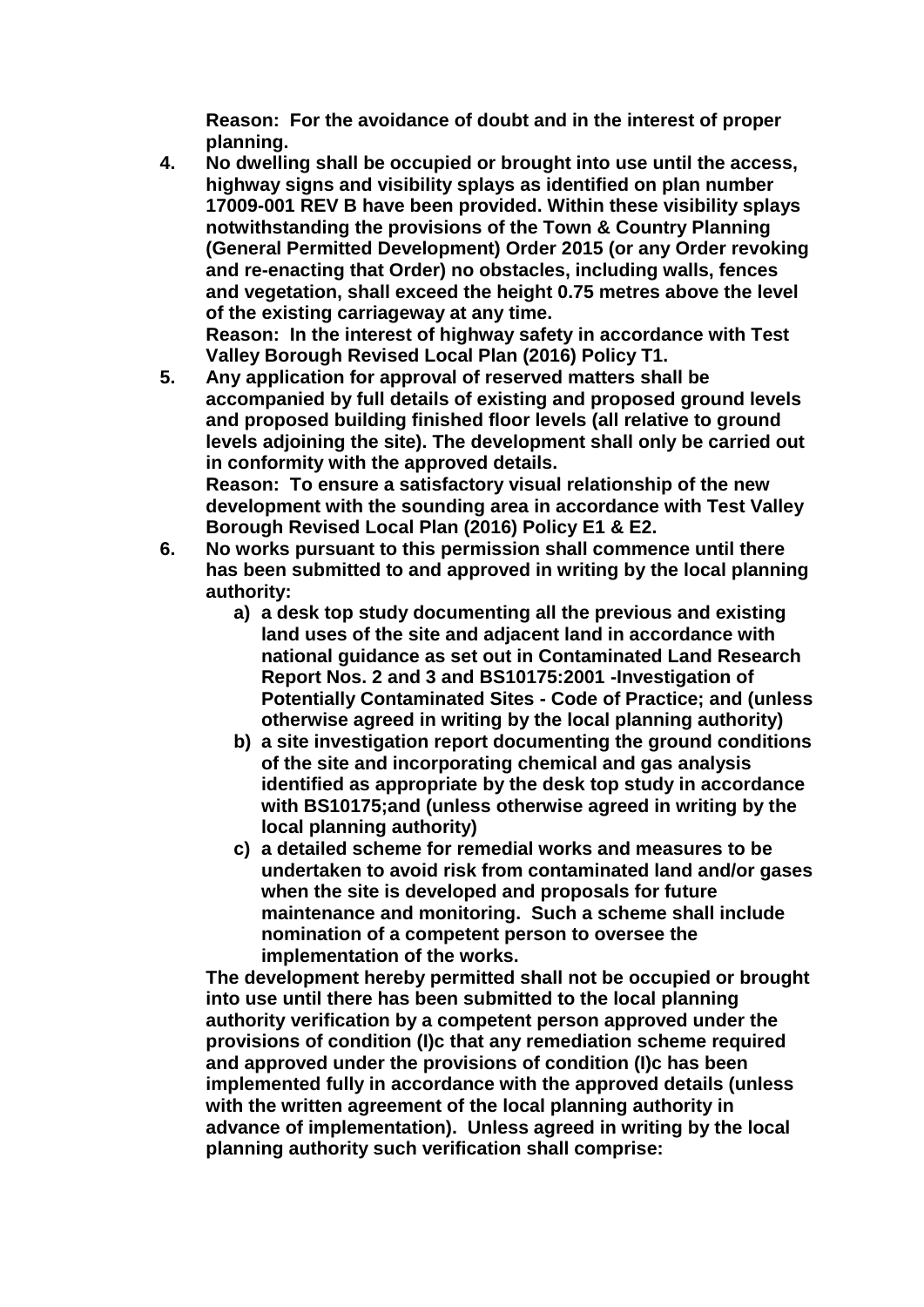- **a) as built drawings of the implemented scheme;**
- **b) photographs of the remediation works in progress;**
- **c) certificates demonstrating that imported and/or material left in situ is free from contamination;**
- **d) thereafter the scheme shall be monitored and maintained in accordance with the scheme approved under condition (I)c.**

**Reason: To ensure a safe living/working environment in accordance with Test Valley Borough Revised Local Plan (2016) Policy E8.**

**7. The reserved matters application(s) shall include an Arboricultural Impact Assessment and Tree Constraints Plan in respect of the existing trees situated within influencing distance of the development site. The assessment shall be submitted for the written approval of the local planning authority and shall include details of all root protection measures which shall accord with BS5837 "Trees in Relation to Demolition, Design and Construction" and a timetable for the implementation and retention of such works linked to the proposed phasing and completion of construction work. The development shall be carried out in strict accordance with the approved assessment.**

**Reason: To prevent the loss during development of important local landscape features and to ensure, so far as is practical, that development progresses in accordance with current Arboriculture best practice, in accordance with Test Valley Borough Revised Local Plan (2016) Policy E2.**

**8. The reserved matters application(s) shall include details of a Landscape/Habitat Management Plan to include long-term design objectives, timings of the works, habitat creation, enhancement, management responsibilities and maintenance schedules for all landscaped areas (other than privately-owned domestic gardens). Such details shall be submitted for the written approval of the local planning authority.** 

**Reason: To ensure the favourable conservation status of bats, bats birds, protected species and wildlife in accordance with Policy E5.**

**9. The reserved matters application(s) shall include details of the provisions to be made in the development for the creation/preservation of habitats for nesting birds and bats. Such details shall be submitted for the written approval of the local planning authority and shall include artificial bird nesting boxes and artificial bat roosting sites which shall be submitted on a dwelling/building dependent bird/bat species development site plan and include details of plot numbers and the numbers of artificial bird nesting boxes and artificial bat roosting site per individual building/dwelling and type. The details shall also identify the actual wall and roof elevations into which the above provisions shall be incorporated.**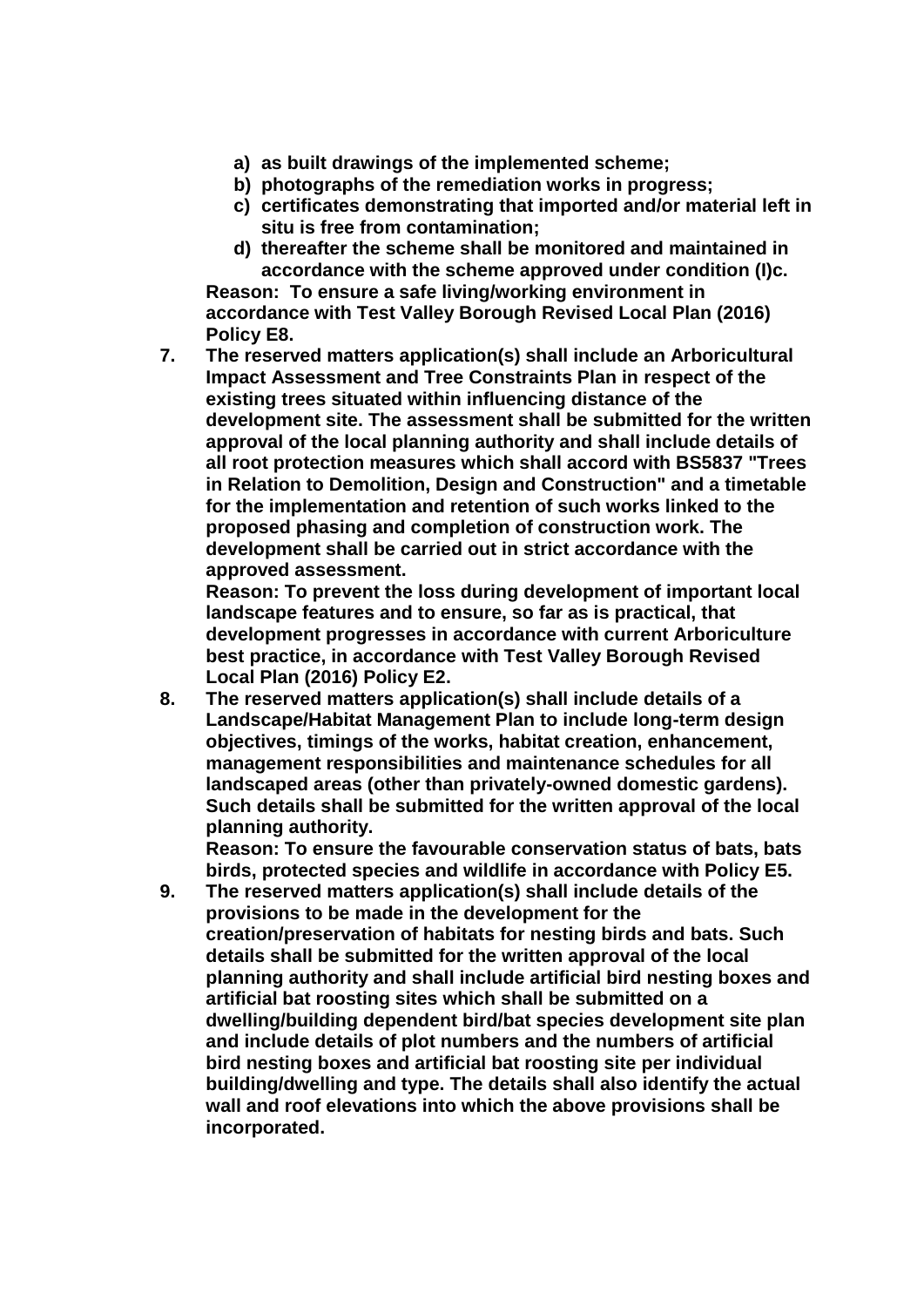**The artificial bird/bat boxes shall be incorporated into those individual dwellings/buildings as identified in the approved details during their construction and shall completed before and made available for use before the identified dwellings/buildings are first occupied or brought into use. The artificial bird/bat boxes shall be permanently retained thereafter.**

**Reason: To ensure the favourable conservation status of bats and birds in accordance with Policy E5.**

- **10. The reserved matters application(s) shall include details of a scheme for any external building or ground mounted lighting/illumination. Such details shall be submitted for the written approval of the local planning authority and shall include luminance levels and demonstrate how any proposed external lighting has been designed and located to avoid excessive light spill/pollution. The submitted details shall also demonstrate how artificial illumination of important wildlife habitats is minimised/mitigated. External lighting shall only be provided in accordance with the approved scheme(s) and shall thereafter be retained as approved. Reason: To ensure the favourable conservation status of bats and birds in accordance with Policy E5.**
- **11. Any reserved matters application shall be accompanied by a scheme detailing the removal of tyres, machinery, buildings, waste and other miscellaneous items from the site to facilitate the development. No spoil, or waste shall be deposited on the site. Reason: To protect the amenity, character and appearance of the area and to protect the adjacent SINC in accordance with Test Valley Borough Revised Local Plan (2016) Policy LWH4 and E5.**
- **12. Any application for approval of reserved matters shall be accompanied by a detailed surface water drainage strategy containing the following elements:**
	- **- Where infiltration is used for drainage, evidence that a suitable number of infiltration tests have been completed. These need to be across the whole site; within different geologies and to a similar depth to the proposed infiltration devices. Tests must be completed according to the BRE 365 method or another recognised method including British Standard BS 5930: 2015**
	- **- Maintenance regimes of entire surface water drainage system including individual SuDS features, including a plan illustrating the organisation responsible for each element. Evidence that those responsible/adopting bodies are in discussion with the developer. For larger/phased sites, we need to see evidence of measures taken to protect and ensure continued operation of drainage features during construction.**
	- **- Exceedance flows are considered in the event of the pipe being non-operational. Evidence that Exceedance flows and runoff in excess of design criteria have been considered - calculations and plans should be provided to show where above ground flooding might occur and where this would pool and flow.**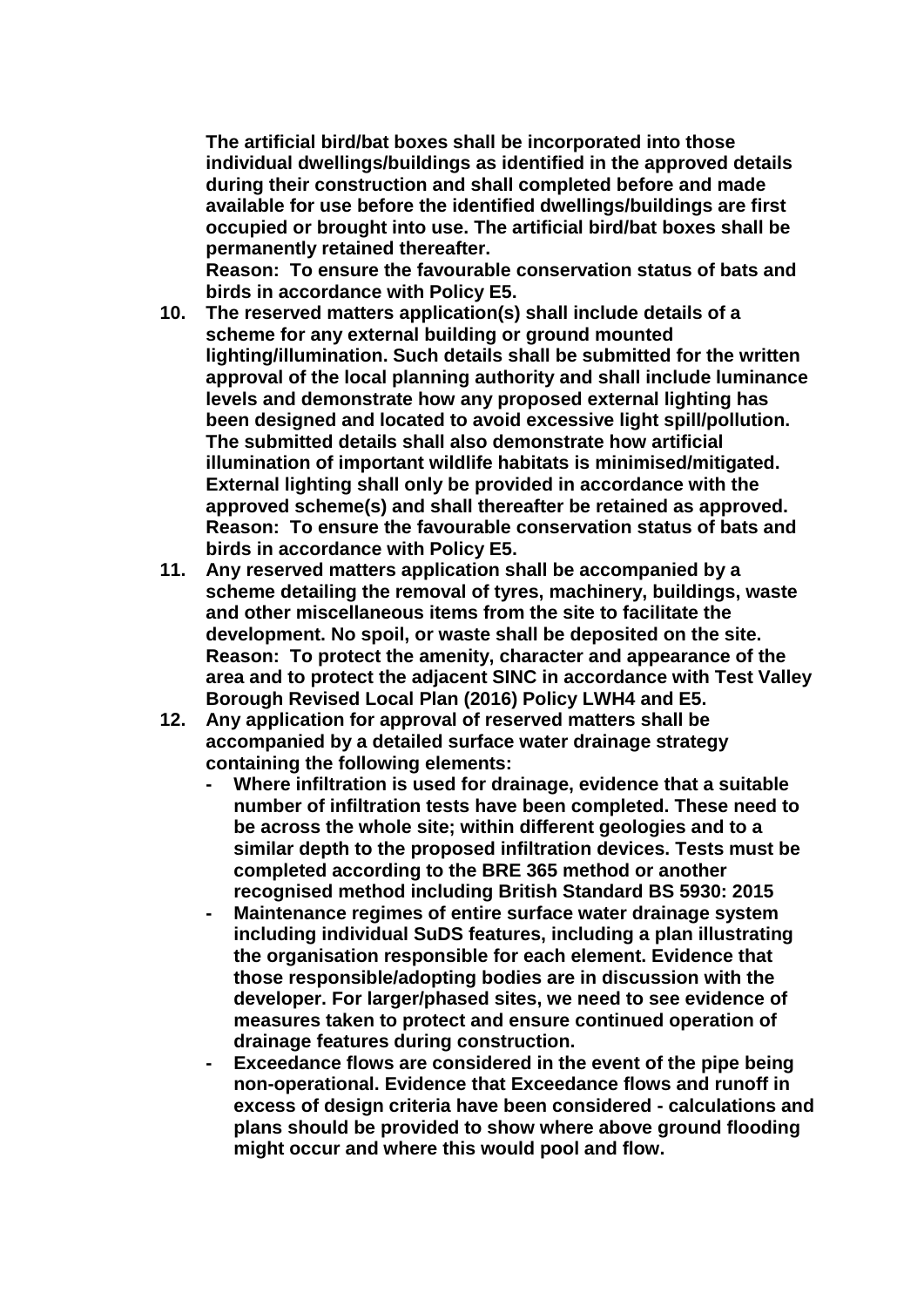**- Evidence that Urban Creep has been considered in the application and that a 10% increase in impermeable area has been** 

**Reason: To prevent the pollution of controlled waters in accordance with Test Valley Borough Revised Local Plan (2016) Policy E8.**

- **13. No development shall commence on site (including any works of demolition or site clearance), until a Construction and Demolition Environmental Management Plan has been submitted to, and approved in writing by, the Local Planning Authority. The Plan shall include the following:**
	- **i) the parking of vehicles of site operatives and visitors;**
	- **ii) loading and unloading of plant and materials;**
	- **iii) storage of plant and materials used in constructing the development;**
	- **iv) hours of construction, including deliveries;**
	- **v) the erection and maintenance of security hoarding including decorative displays and facilities for public viewing, where appropriate;**
	- **vi) wheel washing facilities;**
	- **vii) measures to control the emission of dust and dirt during demolition and construction;**
	- **viii) a scheme for recycling/disposing of waste resulting from demolition and construction works; and**

**ix) measures for the protection of the natural environment. The approved Statement shall be complied with in full throughout the construction period. The development shall not be carried out otherwise than in accordance with the approved construction method statement.**

**Reason: The application contained insufficient information to enable this matter to be considered prior to granting planning permission and the matter is required to be agreed with the Local Planning Authority before development commences in order that the development is undertaken in an acceptable manner, to minimise detrimental effects to the neighbouring amenities, the amenities of the area in general, detriment to the natural environment through the risks of pollution and dangers to highway safety, during the construction phase having regard to Test Valley Borough Revised Local Plan (2016) Policy E8.**

- **14. No building on any part of the development hereby permitted shall exceed 9m in height from existing ground levels. Reason: In the interest of the amenities of the area in accordance with Test Valley Borough Revised Local Plan (2016) Policy E1, E2 & E9.**
- **15. No building, road or path or structure (other than the access to the site) on any part of the development hereby permitted shall come within 10 meters of the Northern or Southern boundaries of the site or come within 16 meters of the Eastern boundary of the site.**